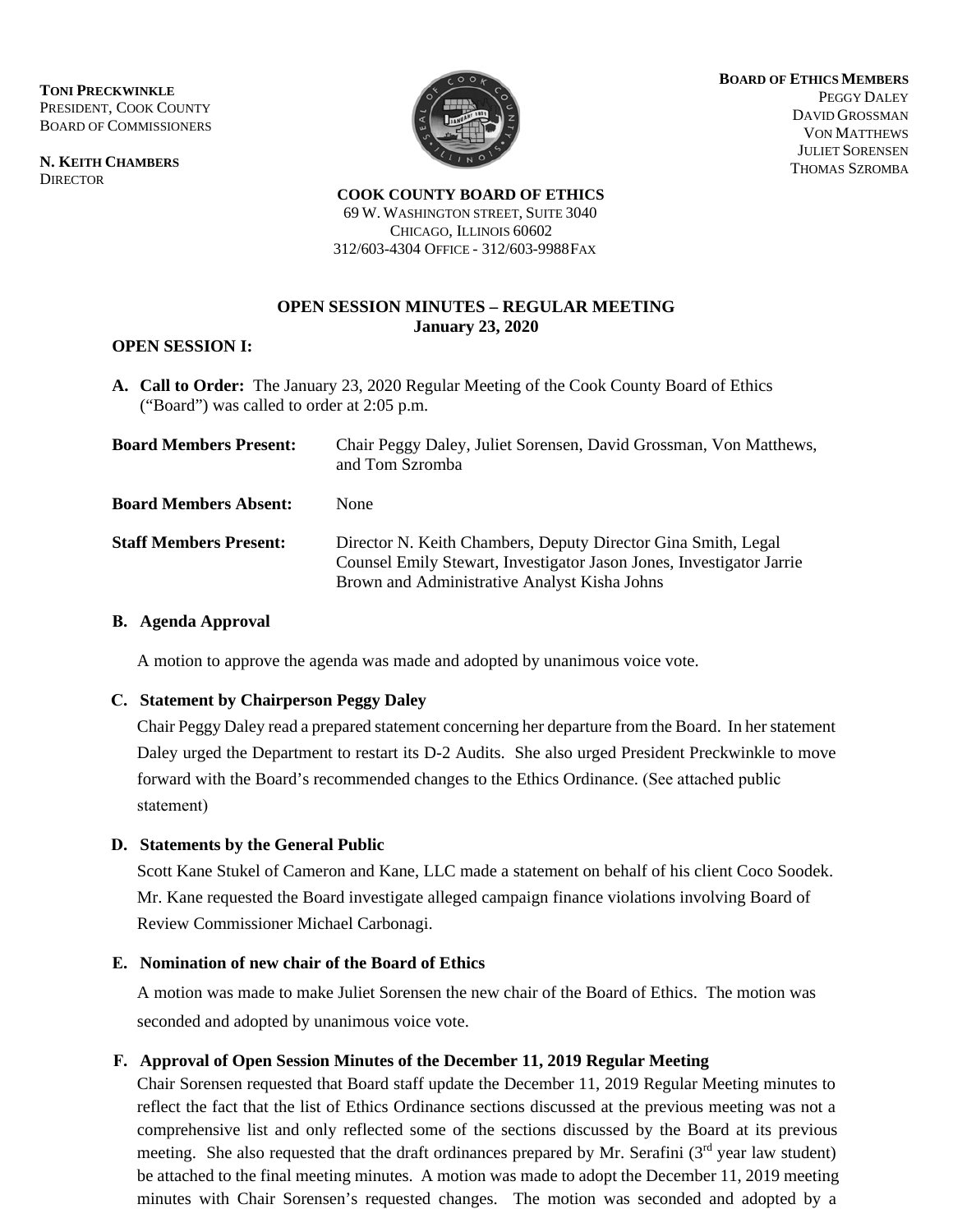unanimous voice vote.

#### **G. Nomination of Susan Gaffney to Ethics Board**

Director Chambers informed the Board that Susan Gaffney had been nominated by the President's office to fill Peggy Daley's seat on the Board.

#### **H. Director's Report**

Director N. Keith Chambers also updated the Board on the President's Office's request for additional time to review the draft amendments to the Ethics Ordinance.

#### **I. Update on Changes to the Ethics Ordinance**

Chair Sorensen then summarized the Board's process for developing draft amendments to the Ethics Ordinance. She then highlighted some of the Board's recommended changes, including the addition of a section prohibiting sexual harassment in the workplace. Ms. Daley also mentioned that the Board recommended an increase in fines for violations of the Ordinance. Daley then explained that the Board does not have the power to turn such recommendations into law but would like to receive public comment on the Board's recommended changes.

After being questioned, Director Chambers stated that he didn't invite someone from the President's Office to discuss the recommended changes because the Office of the President sent a letter to the Board asking for another 60 days to review the draft document before providing comment. The Deputy Chief of Staff for the Office of the President was also in attendance and stated that he was there to be a witness to the proceedings and not to comment on the substance of the recommended changes.

A motion was made to adopt the Board's recommended changes and it was approved by unanimous voice vote.

At 2:31 p.m., the Board adjourned into Executive Session to review minutes for prior closed sessions, pursuant to sections 2(c)(21) of the Open Meetings Act.

\*\*\*

## **OPEN SESSION II:**

At 2:32 p.m., the Board reconvened into open session.

## **J. Approval of the Closed Session Minutes of the October 31, 2019 Regular Meeting**

A motion was made and seconded and the minutes of the Closed Session of the Board's December 11, 2019 regular meeting were approved by unanimous voice vote.

## **K. Other Items**

Director Chambers then clarified that when he arrived in January of 2019 the Department was not conducting any D-2 Audits and therefore he didn't stop the process. He also stated that there were no standard operating procedures for conducting such audits when he arrived. He further stated that such procedures have been developed under his tenure, and he confirmed that the department will be performing an audit of 2019 campaign contributions in the first quarter of 2020.

Mr. Grossman then asked Director Chambers whether he was aware of the decision from the President's Office to replace Chair Daley before she received her letter and why he didn't inform her of that fact. Director Chambers replied that he was aware of the letter, but that he is not responsible for making appointments to the Board. Mr. Grossman then asked Director Chambers whether he knew if any other board members are going to be replaced. He replied that he did not.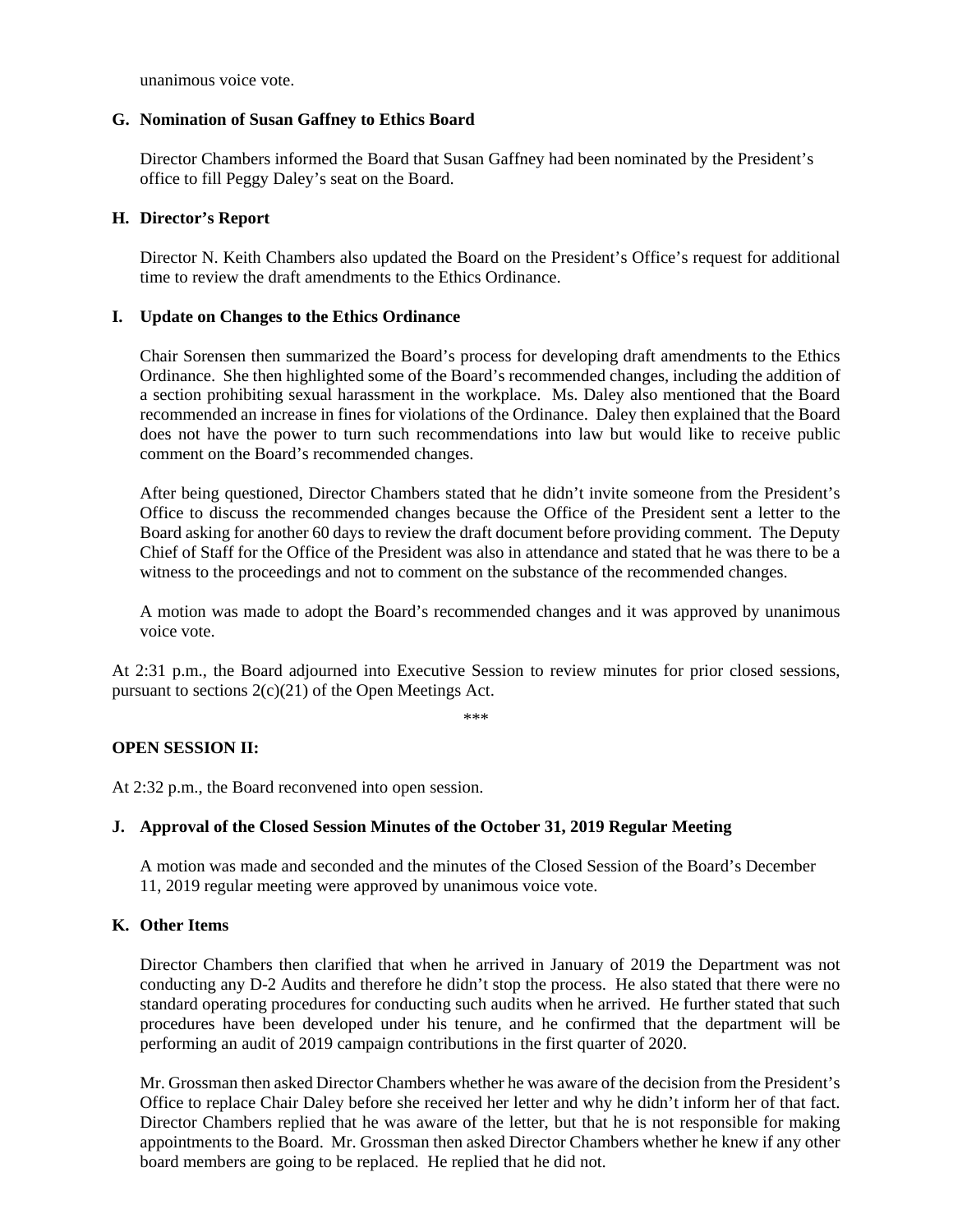# **M. Adjourn**

The Board voted unanimously to adjourn at 2:41 p.m.

*Minutes submitted by Board Staff*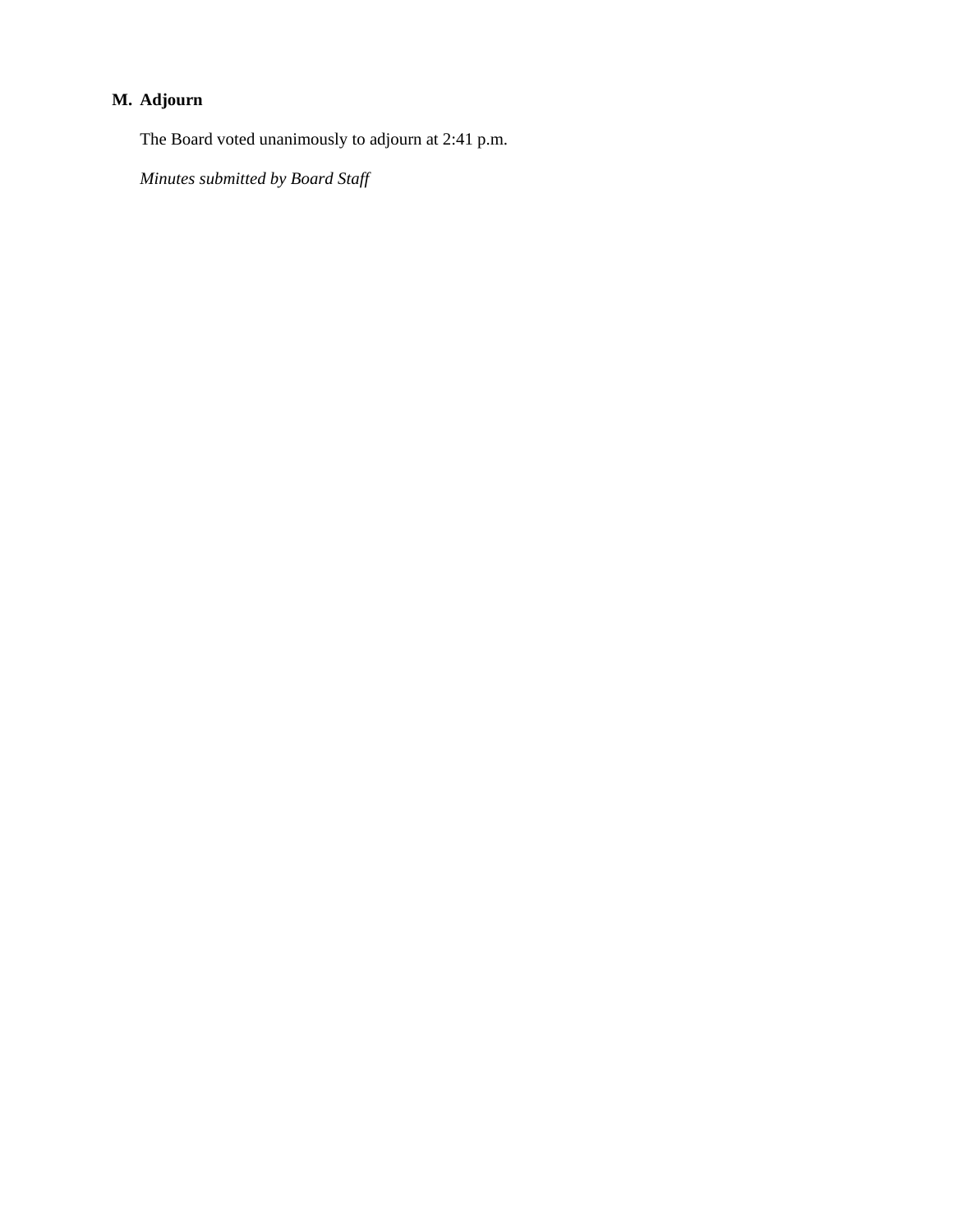#### **Statement of Margaret Daley**

As the members of the Board are aware, two days ago President Preckwinkle's office emailed a letter to me dismissing me from my position on the Board of Ethics. According to the letter, my term expired on July 1, 2019 and she has identified a replacement candidate that has been forwarded to the Cook County Board of Commissioners for approval. I was surprised to receive this notice of dismissal as I mistakenly believed my term had renewed and I received no phone call in advance of this email from either President Preckwinkle's office or from Keith Chambers, the Executive Director of the Department of Ethics advising me I was to be replaced.

I am sorry to leave the Board as this is an exceptional group of dedicated professionals and there is much left to do, but in the end these positions are filled at the discretion of the President and the Cook County Board and they believe it's time for me to move on. So move on I will.

It has come to my attention that three other members of the current board's terms are up in the next six weeks or so. I want to strongly urge President Preckwinkle to renew their terms and let them continue the important work which we have begun, particularly our initiative to amend the current County Code of Ethics and bring it into line with best practices in other jurisdictions. It would be counter-productive to replace these board members at this crucial juncture.

I first became acquainted with the Board of Ethics when the prior Executive Director, Ranjit Hakim, approached me to lend a hand in training the staff. Ultimately he asked me to join the Board and I was delighted to do so. Ranjit was dedicated to the independence and professionalism of the Department of Ethics and took the lead in assembling the board as it is currently constituted. At the time I started on the Board there were only two other members and both resigned at my first board meeting. The board was unable to meet and conduct business for months due to a lack of a quorum. From that sorry beginning we have built the talented board gathered here today.

It has been a true honor to lead this board and work with each of its members. You were all recruited by Ranjit due to your exceptional qualifications, your independence and passion for good government. You have served tirelessly, spending untold volunteer hours, most recently helping to bring our proposed amendment to the Cook County Code of Ethics to completion and publication. Each one of you is driven only by your desire to serve the citizens of Cook County and their interests. I am proud of the work we have done and can leave this position content in the knowledge that we have not been complacent, or self-interested or pushed any other agenda other than good government.

1